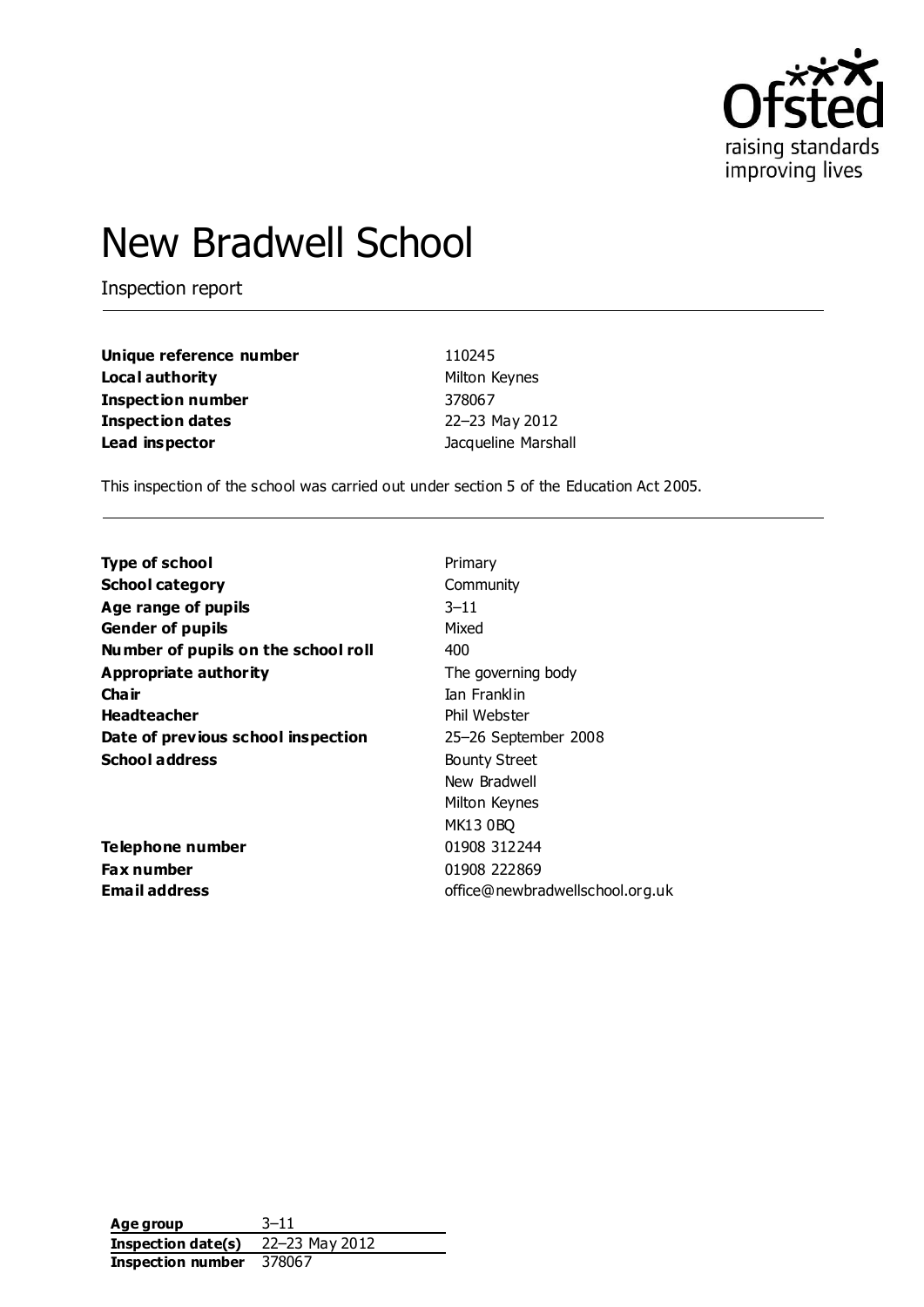

You can use Parent View to give Ofsted your opinion on your child's school. Ofsted will use the information parents and carers provide when deciding which schools to inspect and when.

You can also use Parent View to find out what other parents and carers think about schools in England. You can visit [www.parentview.ofsted.gov.uk,](http://www.parentview.ofsted.gov.uk/) or look for the link on the main Ofsted website: [www.ofsted.gov.uk](http://www.ofsted.gov.uk/)

The Office for Standards in Education, Children's Services and Skills (Ofsted) regulates and inspects to achieve excellence in the care of children and young people, and in education and skills for learners of all ages. It regulates and inspects childcare and children's social care, and inspects the Children and Family Court Advisory Support Service (Cafcass), schools, colleges, initial teacher training, work-based learning and skills training, adult and community learning, and education and training in prisons and other secure establishments. It assesses council children's services, and inspects services for looked after children, safeguarding and child protection.

Further copies of this report are obtainable from the school. Under the Education Act 2005, the school must provide a copy of this report free of charge to certain categories of people. A charge not exceeding the full cost of reproduction may be made for any other copies supplied.

If you would like a copy of this document in a different format, such as large print or Braille, please telephone 0300 123 4234, or email enquiries@ofsted.gov.uk.

You may copy all or parts of this document for non-commercial educational purposes, as long as you give details of the source and date of publication and do not alter the information in any way.

To receive regular email alerts about new publications, including survey reports and school inspection reports, please visit our website and go to 'Subscribe'.

Piccadilly Gate Store St **Manchester** M1 2WD

T: 0300 123 4234 Textphone: 0161 618 8524 E: enquiries@ofsted.gov.uk W: www.ofsted.gov.uk



© Crown copyright 2012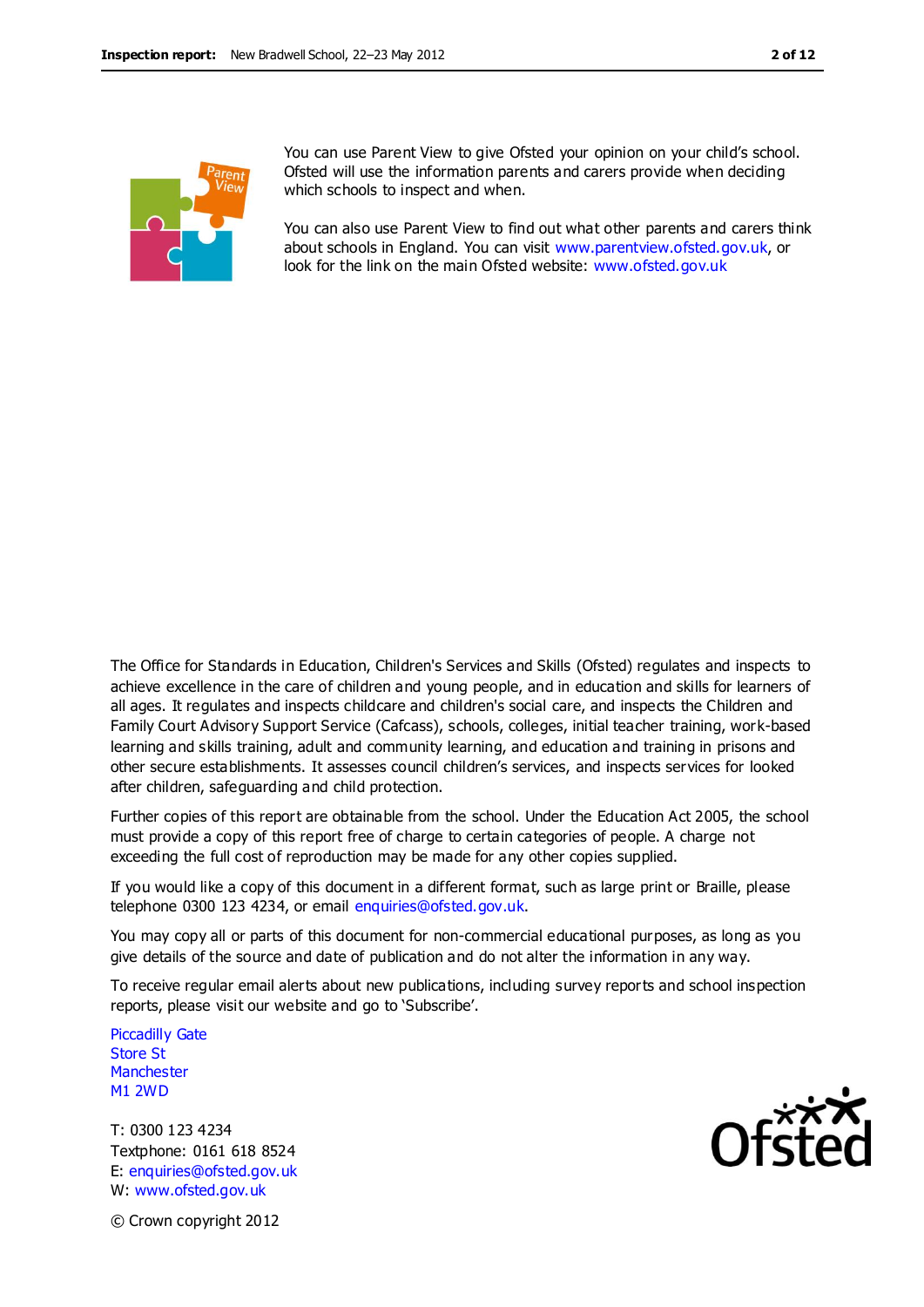## **Introduction**

| Inspection team     |                      |
|---------------------|----------------------|
| Jacqueline Marshall | Additional inspector |
| Alan Jones          | Additional inspector |
| Graeme Burgess      | Additional inspector |

This inspection was carried out with two days' notice. The inspectors observed teaching and learning in 30 lessons and part lessons, taught by 18 teachers, amounting to approximately 10½ hours in total. For approximately a third of the observations, inspectors were accompanied by the headteacher. Some teaching assistants were also observed at work with pupils. Inspectors held meetings with groups of pupils, staff, school leaders and representatives of the governing body. The inspectors took account of the responses to the on-line questionnaire (Parent View) in planning the inspection, observed the school's work and looked at the school's policies, including those relating to safeguarding, data on pupils' progress, attendance figures and development planning. They scrutinised pupils' work and evaluated 126 questionnaires received from parents and carers.

## **Information about the school**

This is a larger-than-average-sized primary school. The pupils come from predominantly White British as well as from a range of minority ethnic backgrounds. An average, but increasing, proportion of pupils speak English as an additional language. The proportion of disabled pupils and those with special educational needs supported by school action plus or with a statement of special educational needs is above average. The school has additionally resourced provision for 12 pupils with autistic spectrum disorder and social communication difficulties. The proportion of pupils known to be eligible for free school meals is above average. An above-average proportion of pupils join or leave the school at other than the normal times for transfer. The majority of these pupils join at the beginning of Year 3 from local infant schools. The school meets the government's current floor standards, which set the minimum expectations for pupils' attainment and progress.

Children in the Reception and Nursery classes are taught together. Almost all children in the Reception classes have attended the Nursery. There is a children's centre based on site which has been inspected separately.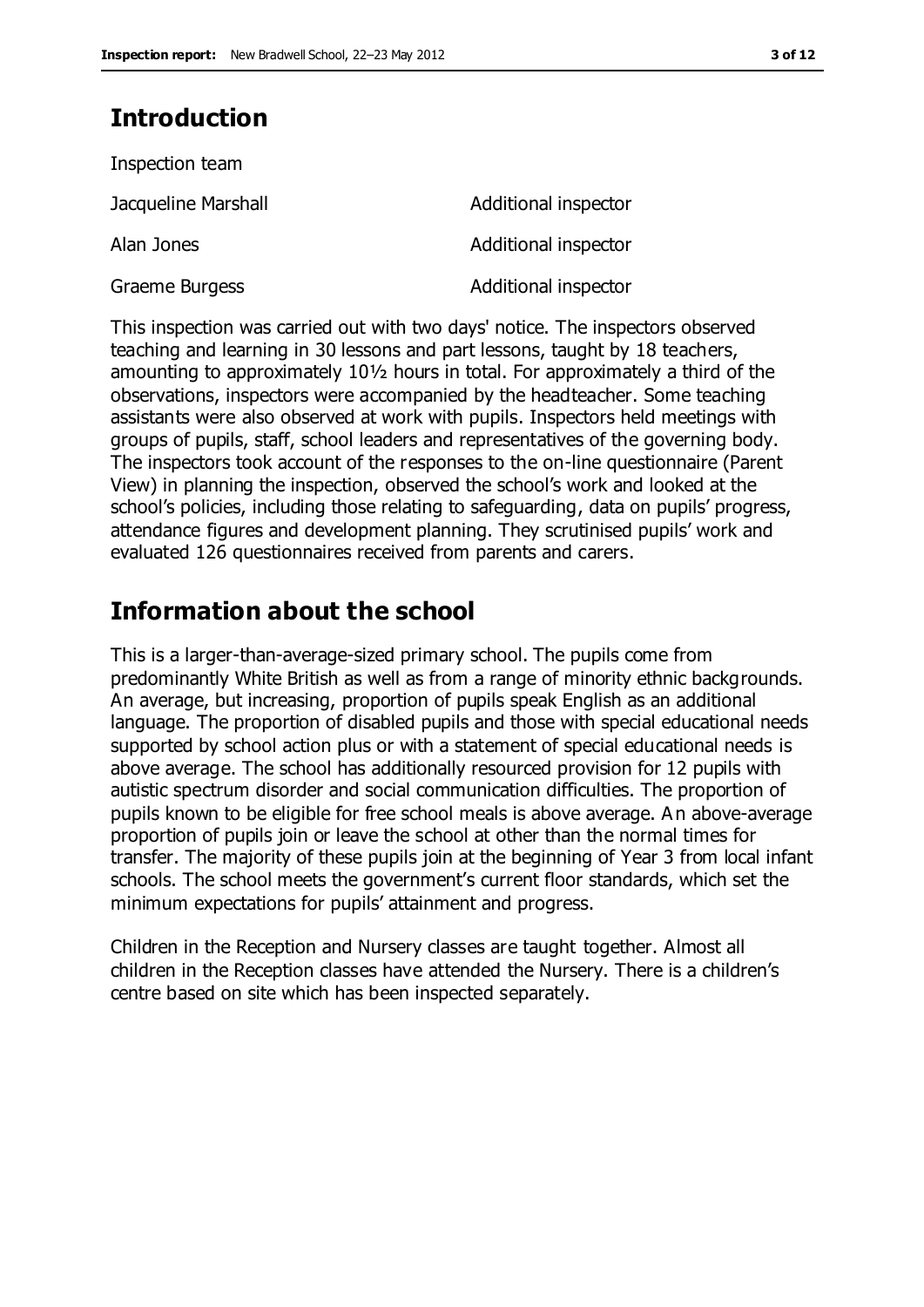## **Inspection judgements**

| <b>Overall effectiveness</b>     |  |
|----------------------------------|--|
|                                  |  |
| <b>Achievement of pupils</b>     |  |
| <b>Quality of teaching</b>       |  |
| Behaviour and safety of pupils   |  |
| <b>Leadership and management</b> |  |

## **Key findings**

- This is an outstanding school. The strong vision of the headteacher, staff and governors and their ambition to excel are very successfully translated into provision that ensures that pupils make outstanding progress.
- $\blacksquare$  From starting points that are generally well below those expected for their age, all groups of pupils make outstanding progress. As a result, by the end of Year 6, their attainment is above average. Pupils are extremely enthusiastic about all the school has to offer and are very keen to learn. They have been successfully taught personal skills, such as the need to persevere when activities are challenging, that set them firmly on the path to success in later life.
- As a result of the school's particularly effective focus on children's spiritual, moral, social and cultural development, pupils' ability to consider others, and to be thoughtful and compassionate is extremely well developed. This results in outstanding behaviour.
- Teachers hold high expectations of both their pupils and of themselves. They plan lessons that are both demanding and interesting. This combination very successfully promotes effort, pride in success and a love of learning. Whilst all work is marked effectively, pupils' involvement in determining the next steps in their learning and taking responsibility for making improvements is less well developed. A broad and creative curriculum underpins pupils' success in English and mathematics and in a wider range of subjects.
- Outstanding leadership and management, including the management of performance, have created a school that is both reflective and forward looking. Very rigorous checking of the quality and impact of teaching constantly seeks out ways in which pupils' achievement can be maximised. As a result, since the previous inspection, teaching overall has improved from satisfactory to outstanding with consequent increases in pupils' progress.

## **What does the school need to do to improve further?**

■ Accelerate progress across the school by involving pupils more fully in assessing their own work, so they always understand exactly what they need to do to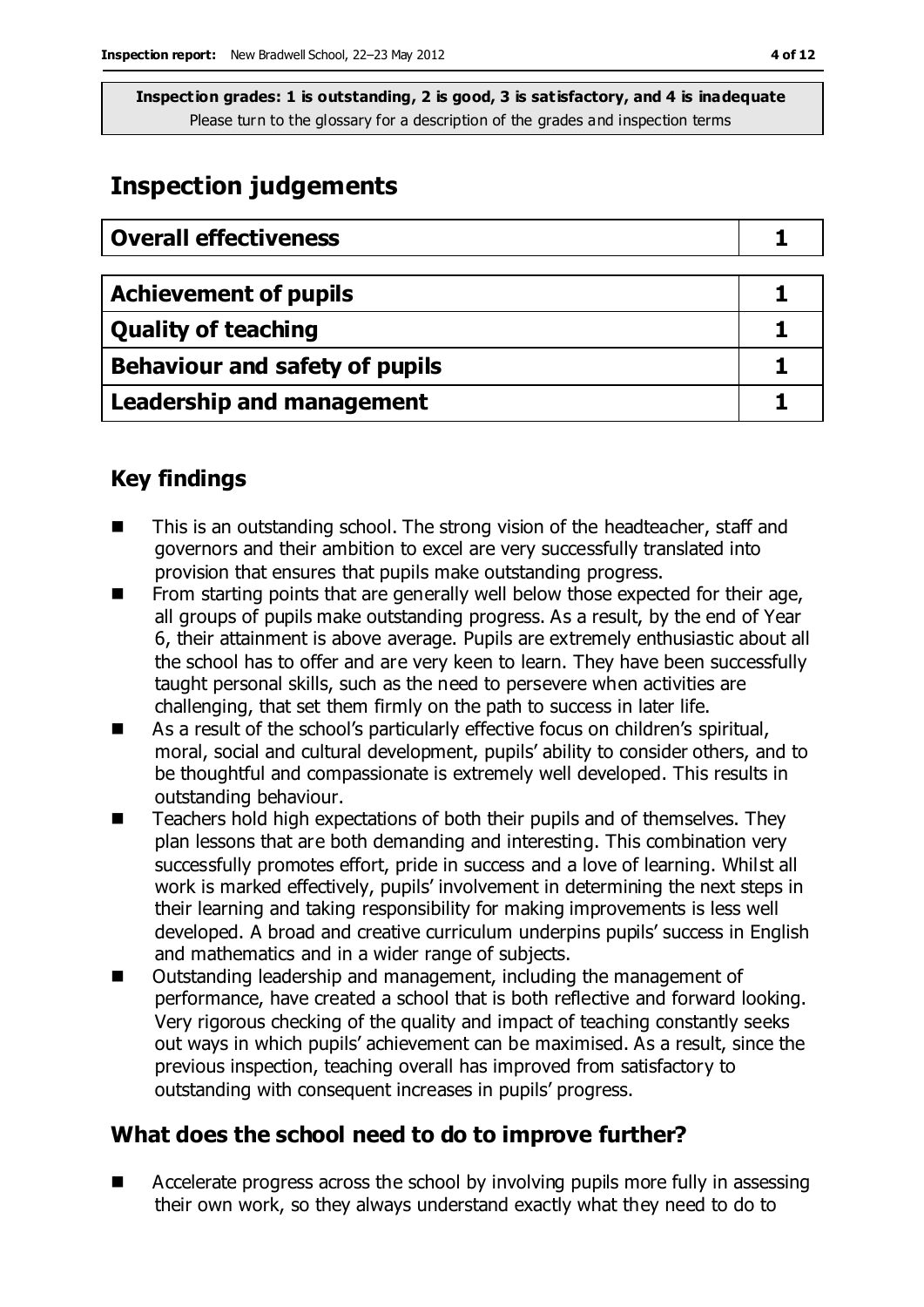improve its quality, and are able to reflect and act on teachers' comments.

### **Main report**

#### **Achievement of pupils**

Children respond with remarkable enthusiasm to interesting and engaging tasks that are extremely well matched to their abilities. They talk eagerly about what they have learnt and about what strategies they might need to solve problems. For example, Year 6 pupils investigating probability discussed how this might affect their own lives, including the chances of winning the lottery, of correctly predicting the weather and even of an inspector visiting their lesson. They successfully considered and placed statements on a probability scale using appropriate subject-specific language to explain their reasoning. More able pupils were further challenged and stretched as they devised their own investigation to check the probability of picking a specific playing card from a pack.

Children in both the Nursery and Reception classes achieve particularly well both academically and in their personal and social development. Throughout the school, all groups of pupils make outstanding progress from starting points that are well below expected levels, especially in communication, language and literacy. Consequently, the proportion of pupils achieving the expected levels of attainment in reading, writing and mathematics by the end of Year 6 is significantly above average. This demonstrates the substantial gains pupils, including those eligible for free school meals, have made in narrowing the gap with their peers nationally.

Pupils make very good progress in learning to read and their attainment is above average by the end of Year 2 and Year 6. By Year 1, pupils are able to decode words sufficiently well to enable them to read a simple text because teachers pay careful attention to developing their understanding of phonics (linking letters to the sounds they make). Pupils are very successfully encouraged to read at home as well as at school. As a result, they develop a love for reading, illustrated by one pupil's comment to inspectors, 'I enjoy my book so much, I can't put it down!'

The school ensures that different groups and individuals are particularly well targeted. Pupils, including those at an early stage of learning English as an additional language, and those with speech and language difficulties, make excellent gains in their literacy skills because of the school's strong focus on developing their speaking and listening skills. Pupils who are disabled, those with special educational needs, including those supported through the specialist provision, learn exceptionally well in small groups because the work is very closely matched to their needs and the support staff are highly skilled. Parents and carers overwhelmingly agreed that children make good progress.

#### **Quality of teaching**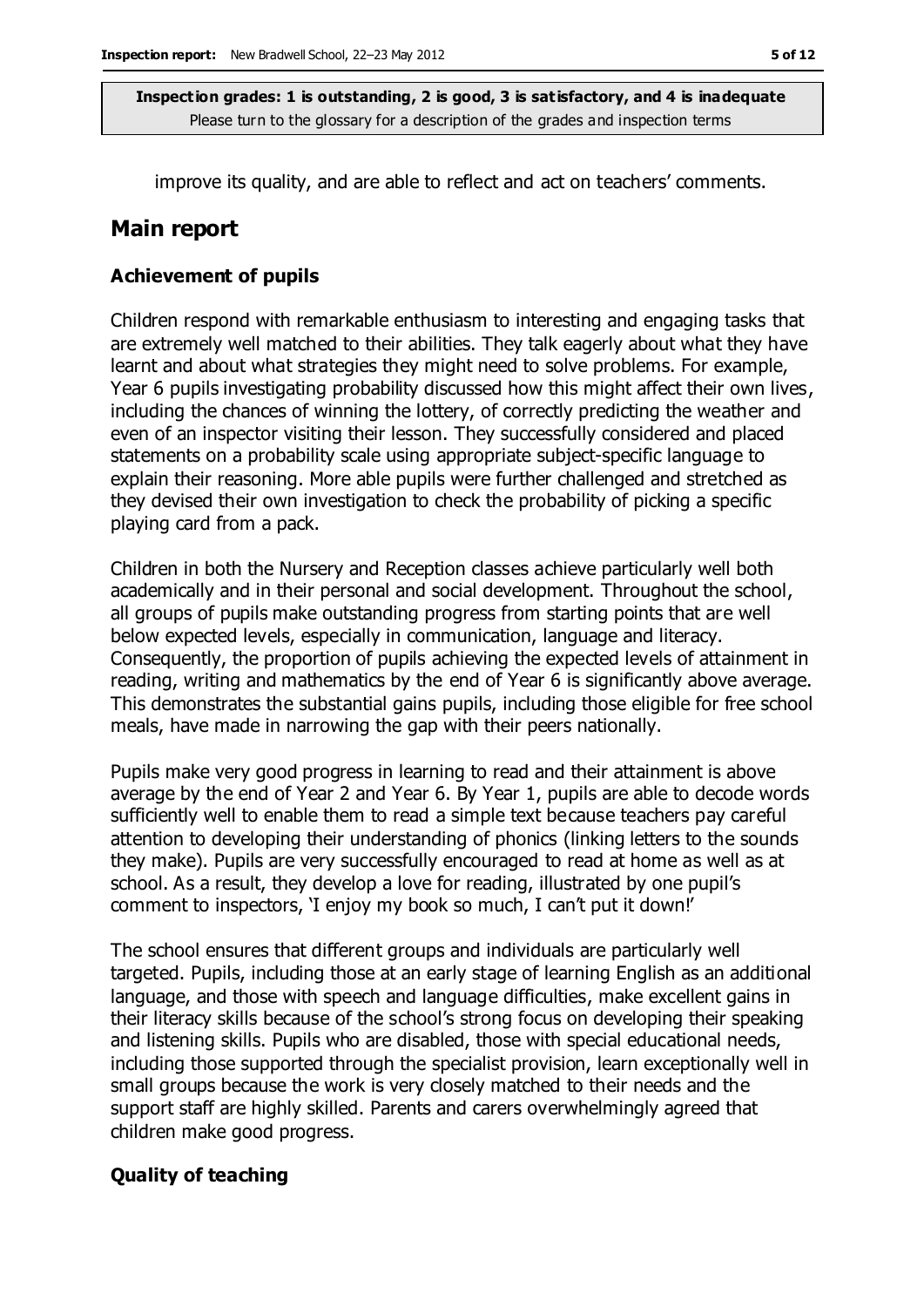Much of the teaching is outstanding and it is never less than good. Teachers plan extremely well to promote children's spiritual, moral, social and cultural development. Highly interesting activities, and very good relationships between staff and pupils, keep the pupils highly focused and support learning particularly well. Pupils are particularly enthusiastic about reading because teachers promote reading very effectively. Teachers regularly use paired work which promotes pupils' speaking and listening skills and their social development very effectively. Lessons are typically very well paced with excellent use of time.

Teachers plan activities that are very frequently practical and collaborative, and which make each lesson distinct and interesting. In a Year 2 literacy lesson, the teacher very effectively used the story *Room on the Broom* to develop pupils' ability to identify and use rhyme. Pupils responded extremely enthusiastically as they read the story from the interactive whiteboard, using different voices for the different characters. They keenly contributed rhyming words as they passed a ball randomly around the class. All pupils were highly attentive and had thought of several words they might contribute as they anticipated the ball being passed to them. This resulted in both very good revision of phonic knowledge and language, and a huge amount of enjoyment. Teachers' extensive subject knowledge enables them to pose questions very effectively and also answer pupils' questions fully. Shared high expectations and strong relationships mean that pupils try hard to do as well as they can. Pupils speak very highly of the way in which they are taught, a view with which the overwhelming majority of parents agree.

Teachers use regular, accurate assessments to set tasks that challenge all groups within their classes. Disabled pupils and those who have special educational needs are very well taught, both in class and in extra support sessions. Teaching assistants make a significant contribution to this highly effective additional support. They also contribute significantly when working with teachers in class. Pupils have challenging targets for each term and teachers ensure that they know what they are learning in each lesson and whether they have achieved their objectives. Opportunities for pupils to gain an even clearer understanding of exactly what they can do to improve their work are more limited.

#### **Behaviour and safety of pupils**

The school's high expectations, strong caring ethos and aim to develop pupils as independent learners are key factors in pupils' improving attendance and exemplary behaviour. Throughout the school, staff deploy extremely good strategies to manage behaviour. Parents and carers praise the approach of teaching staff and other adults alike. One parent, whose comment was typical, said, 'My child has grown through the challenges and opportunities given to him by the school and staff.'

Owing to school leaders' very effective promotion of pupils' spiritual, moral, social and cultural development, pupils get on really well together and show considerable support for one another, regardless of age, gender or ethnicity. Opportunities to take responsibility in class, in the playground and as part of the school forum, contribute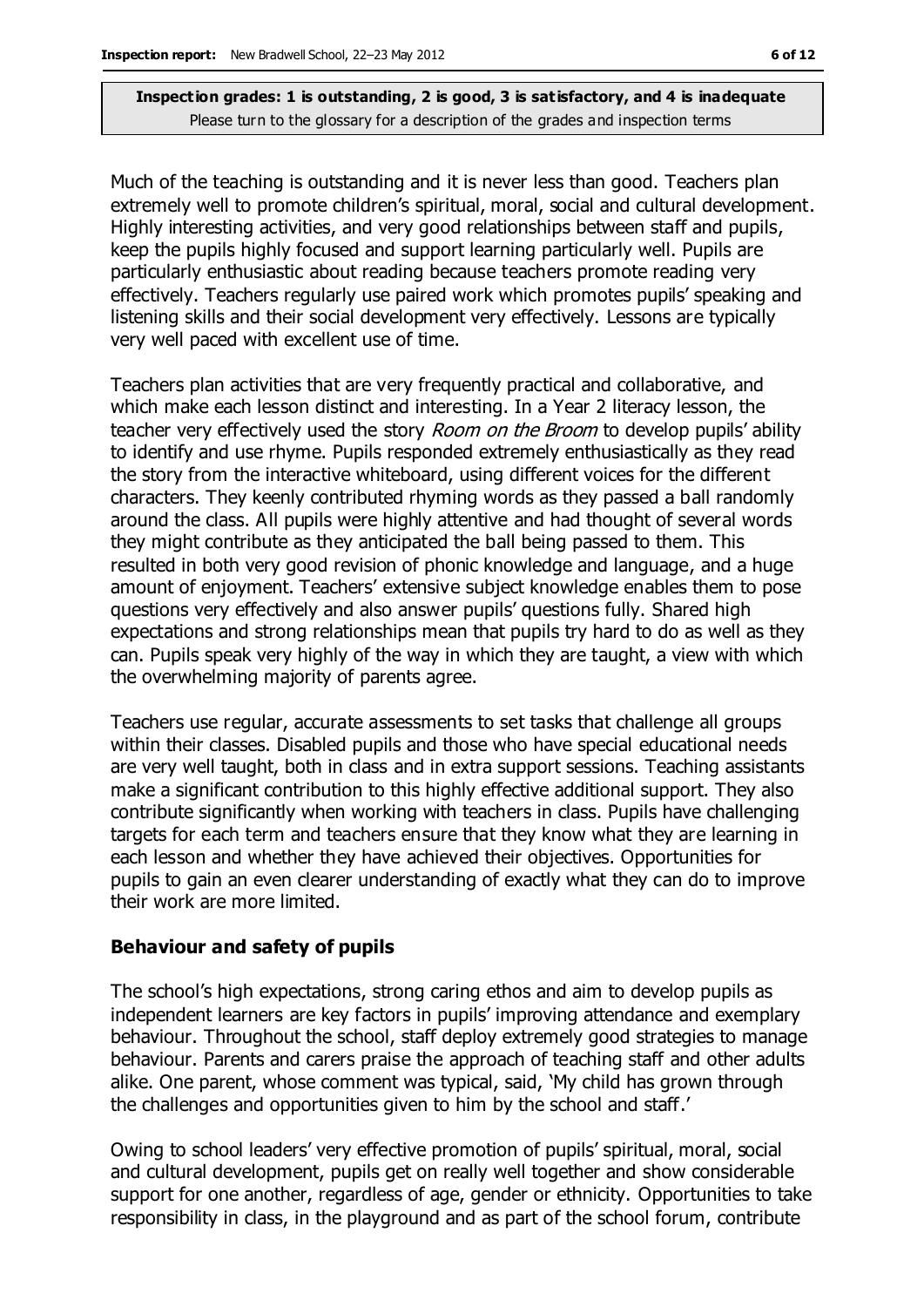positively to pupils' excellent moral and social development..

Pupils say they feel very safe in school, a view endorsed by their parents and carers. Incidences of bullying, such as name calling and cyber bullying, are rare. Indeed, pupils were keen to tell inspectors it hardly ever happened. They readily explained how they would deal with a range of types of bullying, and who they would to turn to for help if they need it. The very large majority of parents and carers responding to the questionnaire commented positively on how the school deals with behaviour. A very small minority believes that their children's learning has been disrupted on occasion. Inspectors found that, while the behaviour of a very small number of pupils is challenging, it is very well managed by staff. Pupils themselves commented on how good the school is at helping pupils to improve their behaviour. One boy in Year 4 explained that when he joined in Year 3 he 'didn't know the rules' but now knows just how to behave and no longer gets into trouble. Pupils agreed that behaviour is typically good.

#### **Leadership and management**

Staff and governors work very closely and productively with the dynamic, determined headteacher, who shows inspirational leadership and a relentless drive to give pupils the best possible education. Together with the highly effective senior leadership team, he has driven improvement stemming from systematic and rigorous checking of the quality of teaching. School development planning links very well with professional development activities and performance management. The success of these initiatives can be seen in pupils' steadily improving achievement since the last inspection, and confirms the school's capacity to improve further. Improvements in the provision for children in the Nursery and Reception classes, as well as the school's effective work with the recently established children's centre, mean that in the last two years many more pupils have reached expected levels than was previously the case.

Close tracking of the progress of individuals, including those newly arrived at the school, results in rapid identification of any potential underachievement, and that any gaps in performance between groups of pupils are quickly addressed. This, together with the absence of any form of discrimination, confirms that the school promotes equality of opportunity extremely well. Parents and carers, as well as pupils, are listened to and their opinions valued. Leaders, managers and members of the governing body are effective in ensuring that arrangements, including the vetting of new staff appointments, to keep pupils safe are rigorous. Statutory requirements concerning safeguarding are met.

The school has been very effective in securing a curriculum which both supports the rapid learning of basic skills, and interests and excites the pupils. It has recently introduced an even wider range of memorable first-hand experiences for pupils in order to broaden their skills and understanding still further, such as enabling pupils to pick and taste fruit and vegetables which they have planted themselves. Visits, such as to a local mosque, give the pupils excellent first-hand opportunities to find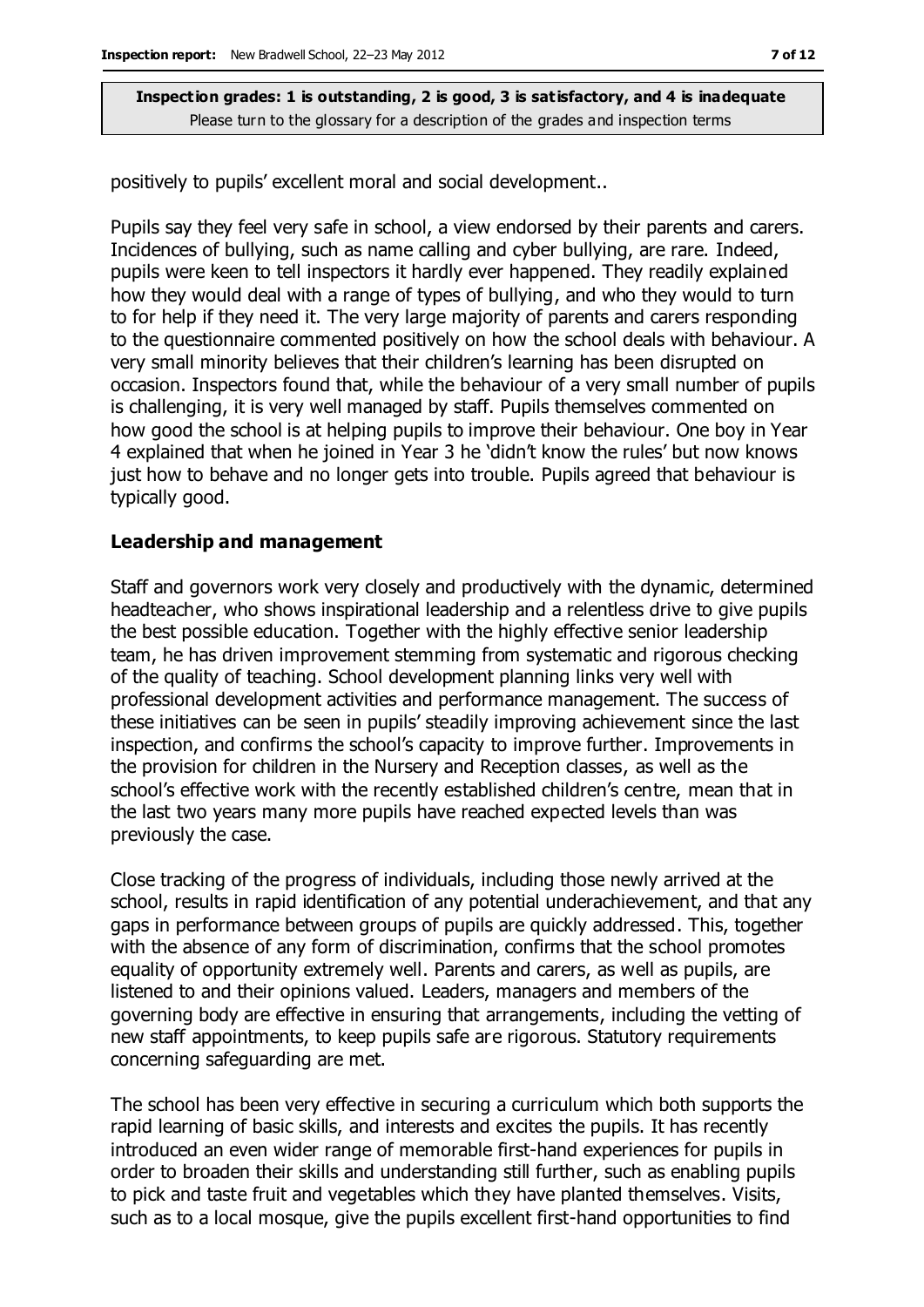out about the lives and beliefs of others living in Britain. The curriculum combines with the ethos of the school to promote pupils' spiritual, moral, social and cultural development extremely well.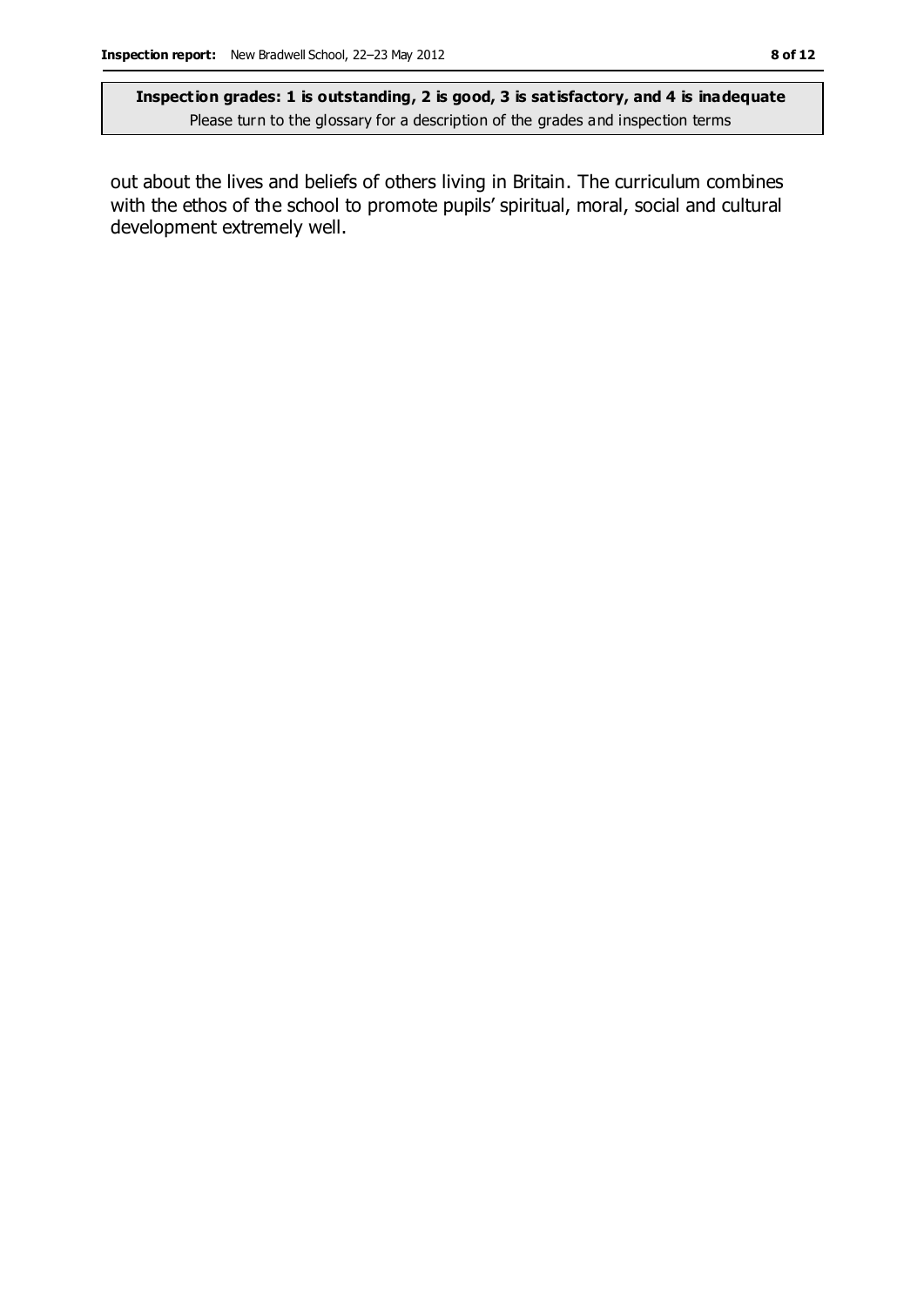## **Glossary**

## **What inspection judgements mean**

| Grade   | <b>Judgement</b> | <b>Description</b>                                            |
|---------|------------------|---------------------------------------------------------------|
| Grade 1 | Outstanding      | These features are highly effective. An outstanding           |
|         |                  | school provides exceptionally well for all its pupils' needs. |
| Grade 2 | Good             | These are very positive features of a school. A school        |
|         |                  | that is good is serving its pupils well.                      |
| Grade 3 | Satisfactory     | These features are of reasonable quality. A satisfactory      |
|         |                  | school is providing adequately for its pupils.                |
| Grade 4 | Inadequate       | These features are not of an acceptable standard. An          |
|         |                  | inadequate school needs to make significant                   |
|         |                  | improvement in order to meet the needs of its pupils.         |
|         |                  | Ofsted inspectors will make further visits until it           |
|         |                  | improves.                                                     |

## **Overall effectiveness of schools**

|                       | Overall effectiveness judgement (percentage of schools) |      |                     |                   |
|-----------------------|---------------------------------------------------------|------|---------------------|-------------------|
| <b>Type of school</b> | <b>Outstanding</b>                                      | Good | <b>Satisfactory</b> | <b>Inadequate</b> |
| Nursery schools       | 54                                                      | 42   |                     |                   |
| Primary schools       | 14                                                      | 49   | 32                  |                   |
| Secondary             | 20                                                      | 39   | 34                  |                   |
| schools               |                                                         |      |                     |                   |
| Special schools       | 33                                                      | 45   | 20                  |                   |
| Pupil referral        |                                                         | 55   | 28                  |                   |
| units                 |                                                         |      |                     |                   |
| All schools           | 16                                                      | 47   | 31                  |                   |

New school inspection arrangements have been introduced from 1 January 2012. This means that inspectors make judgements that were not made previously.

The data in the table above are for the period 1 September to 31 December 2011 and represent judgements that were made under the school inspection arrangements that were introduced on 1 September 2009. These data are consistent with the latest published official statistics about maintained school inspection outcomes (see [www.ofsted.gov.uk\)](http://www.ofsted.gov.uk/).

The sample of schools inspected during 2010/11 was not representative of all schools nationally, as weaker schools are inspected more frequently than good or outstanding schools.

Primary schools include primary academy converters. Secondary schools include secondary academy converters, sponsor-led academies and city technology colleges. Special schools include special academy converters and non-maintained special schools.

Percentages are rounded and do not always add exactly to 100.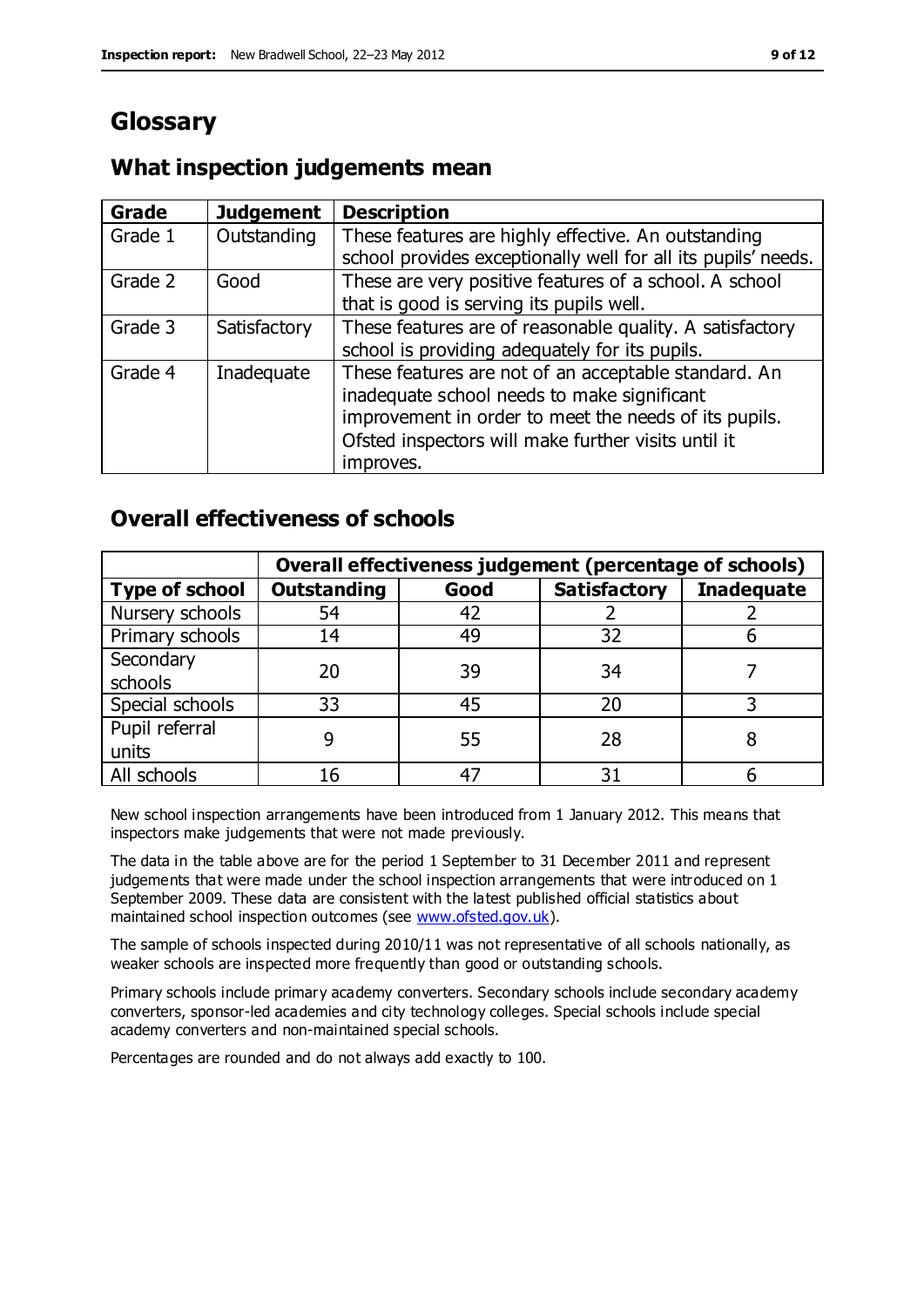## **Common terminology used by inspectors**

| Achievement:                  | the progress and success of a pupil in their<br>learning and development taking account of their<br>attainment.                                                                                                        |
|-------------------------------|------------------------------------------------------------------------------------------------------------------------------------------------------------------------------------------------------------------------|
| Attainment:                   | the standard of the pupils' work shown by test and<br>examination results and in lessons.                                                                                                                              |
| Attendance                    | the regular attendance of pupils at school and in<br>lessons, taking into account the school's efforts to<br>encourage good attendance.                                                                                |
| Behaviour                     | how well pupils behave in lessons, with emphasis<br>on their attitude to learning. Pupils' punctuality to<br>lessons and their conduct around the school.                                                              |
| Capacity to improve:          | the proven ability of the school to continue<br>improving based on its self-evaluation and what<br>the school has accomplished so far and on the<br>quality of its systems to maintain improvement.                    |
| Floor standards               | the national minimum expectation of attainment<br>and progression measures.                                                                                                                                            |
| Leadership and management:    | the contribution of all the staff with responsibilities,<br>not just the governors and headteacher, to<br>identifying priorities, directing and motivating staff<br>and running the school.                            |
| Learning:                     | how well pupils acquire knowledge, develop their<br>understanding, learn and practise skills and are<br>developing their competence as learners.                                                                       |
| <b>Overall effectiveness:</b> | inspectors form a judgement on a school's overall<br>effectiveness based on the findings from their<br>inspection of the school.                                                                                       |
| Progress:                     | the rate at which pupils are learning in lessons and<br>over longer periods of time. It is often measured<br>by comparing the pupils' attainment at the end of a<br>key stage with their attainment when they started. |
| Safety                        | how safe pupils are in school, including in lessons;<br>and their understanding of risks. Pupils' freedom<br>from bullying and harassment. How well the school<br>promotes safety, for example e-learning.             |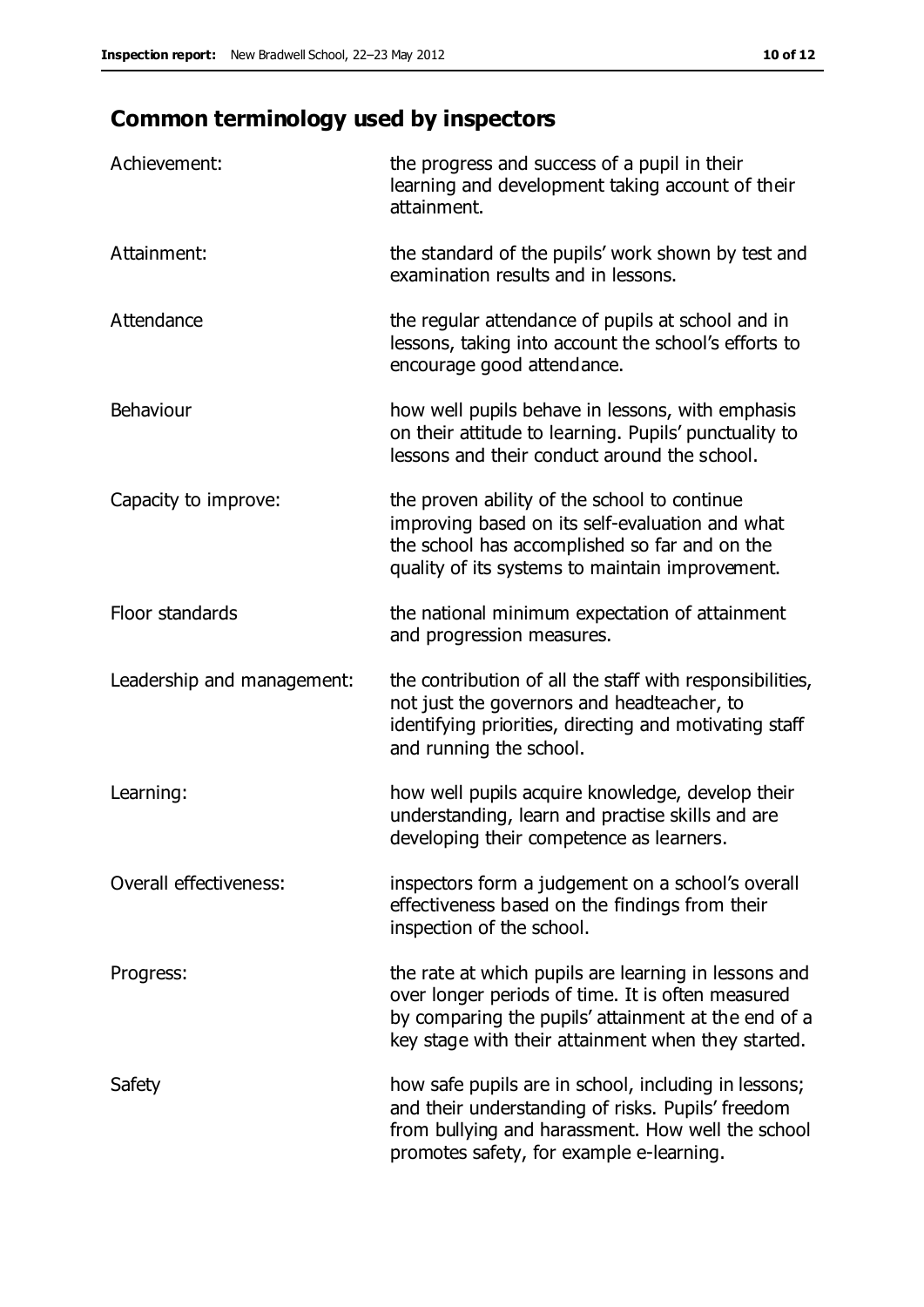### **This letter is provided for the school, parents and carers to share with their children. It describes Ofsted's main findings from the inspection of their school.**



24 May 2012

Dear Pupils

### **Inspection of New Bradwell School, Milton Keynes MK13 0BQ**

Thank you for talking to the inspectors and showing us your work when we visited your school. We were pleased to hear that you like school a lot and how much you enjoy all the activities that the teachers plan for you. We agree that you get along really well together and look out for one another. We think your school gives you just the right help so that you know how to behave extremely well and keep safe. You understand about different types of bullying, and you say that it hardly ever happens because the teachers deal with it really well. Your attendance is improving and is now above average – well done!

The inspectors found that New Bradwell is an outstanding school. The curriculum meets your needs really well and teachers are excellent at helping you make rapid progress in your work so that you reach above the expected levels by the time you leave the school. The leaders in the school know just what needs to be done to make sure your school keeps on getting better. In order to help you to reach even higher levels, we have asked the staff at your school to make sure you are even more involved in checking your work, you know what you need to do next to improve and that you have time to respond to the comments your teachers make in your books.

You can all help by continuing to try very hard and work and play really well together. Thank you again for helping us with our work.

Yours sincerely

Jacqueline Marshall Lead inspector